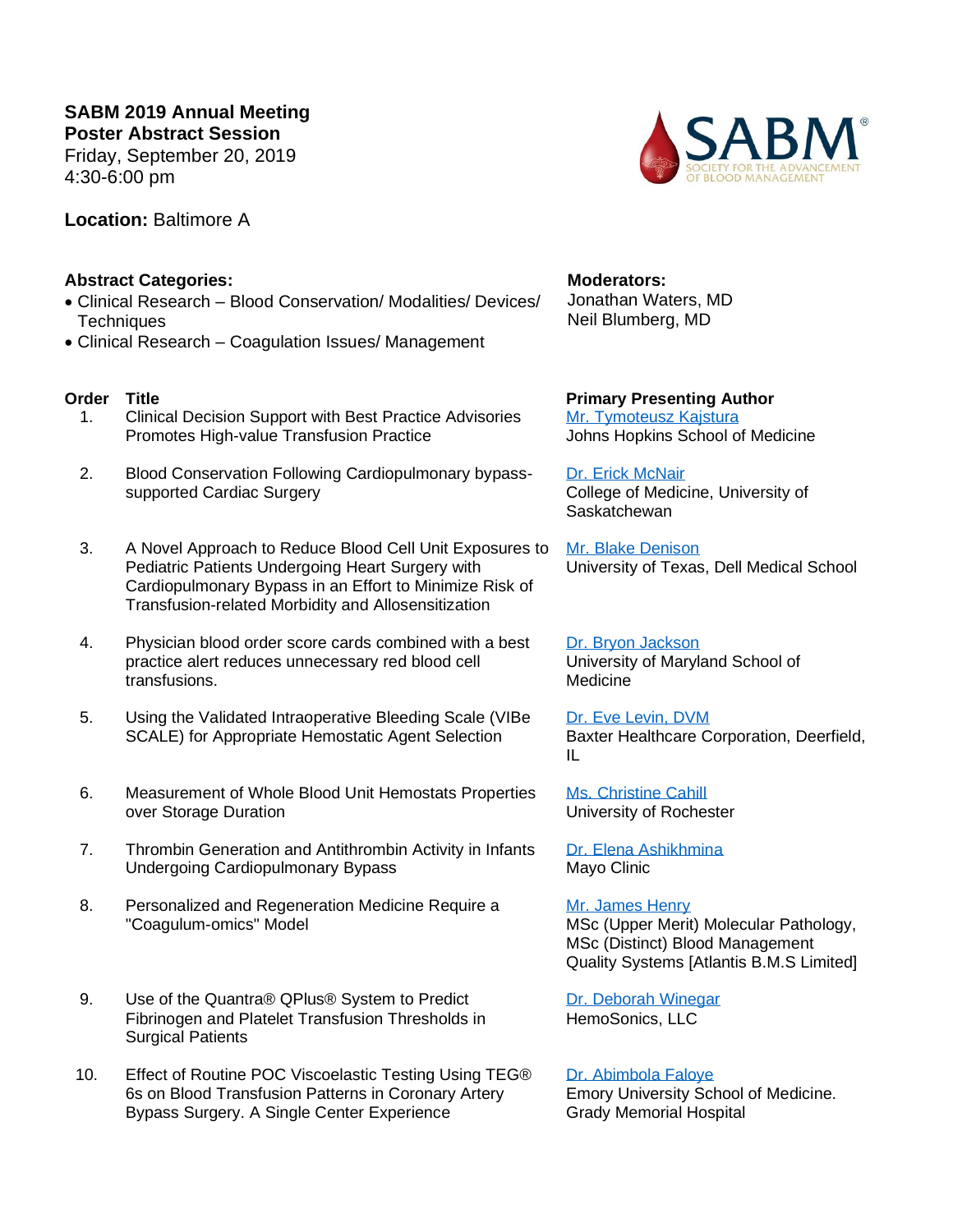**SABM 2019 Annual Meeting Poster Abstract Session** Friday, September 20, 2019 4:30-6:00 pm

**Location:** Baltimore B



# **Abstract Categories:**

- Quality and Safety Patient Blood Management Outcomes
- Quality and Safety Patient Experience/Patient-Centered Care

- 1. Patient Blood Management in Children: Implementation Challenges of Restrictive Transfusion Guidelines
- 2. Reduced Blood Product Utilization via Implementation of an Anemia Clinic and Consult Service in a Large Health System Hospital
- 3. Bloodless Medicine and Surgery Following PBM Principles, an Internal Medicine Department's Experience of a Tertiary Care Private Hospital in Greece
- 4. Patient Blood Management: Changing a Culture with Transfusion Therapy at the Right Time for the Right Indication
- 5. Anemia Clinic Treatment of Antepartum Patients with the Use of Iron Infusions
- 6. Bloodless obstetric surgery in University of Calabar Teaching Hospital
- 7. Standardization of Blood Consent or Refusal Across Multisystem Organization
- 8. Avoiding anaphylactic reactions when using absorbable hemostatic agents and surgical sealants to prevent intraoperative bleeding during surgery for improved patient safety
- 9. Transfusion Guideline Compliance Varies Among Provider Types and Between Medical and Surgical Services

# **Moderators:**

Stacey Valentine, MD, MPH Heather Mingo, NP, PhD(c)

# **Order Title Primary Presenting Author**

[Dr. Anastasia Grivoyannis](#page-5-3) Johns Hopkins School of Medicine

#### [Mr. Reid Bowers](#page-5-4)

Advocate Aurora Health, Aurora Cancer Care

[Dr. Panaglotis Doukas](#page-5-5) Athens Medical Center

[Dr. Robert Karpinos](#page-5-6) St. Barnabas Health System

[Ms. Cassandra UpChurch, RN, BSN](#page-5-7) Department of Hematology -- Oncology Pennsylvania Hospital, Penn Medicine

[Dr. Nathaniel Usoro](#page-5-8) University of Calabar Teaching Hospital

[Mrs. Rita King](#page-6-0) BayCare Health System

[Ms. Terri Siebert](#page-6-1) Baxter Healthcare Corporation

[Mr. Tymoteusz Kajstura](#page-4-0) Johns Hopkins School of Medicine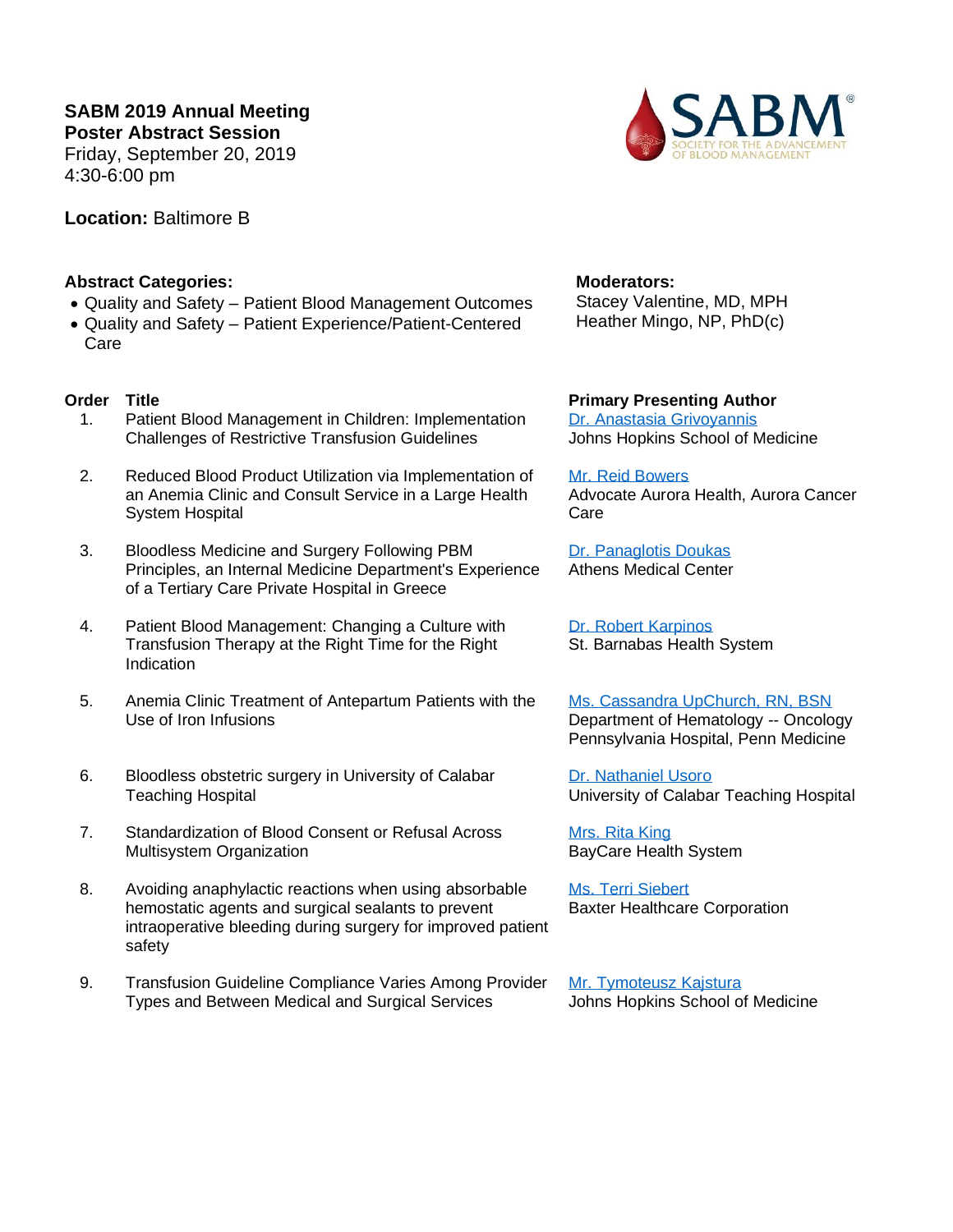**SABM 2019 Annual Meeting Poster Abstract Session**

Friday, September 20, 2019 4:30-6:00 pm

**Location:** Maryland A

# **Abstract Categories:**

- Clinical Research Anemia Detection/ Treatment/ Management
- Quality and Safety Morbidity and Mortality

- 1. The Effect of Red Blood Cell Transfusion on Fatigability in Hospitalized Patients with Anemia
- 2. Pre-operative Anemia Management Program Reduces Blood Transfusion Resulting in Shorter Length of Stay
- 3. Reducing Length of Stay and Red Blood Cell Transfusion by Implementing an Anesthesia Anemia Management Clinic
- 4. Preoperative hemoglobin is an independent risk factor for early postoperative delirium in older adults undergoing elective orthopedic surgery
- 5. Iatrogenic Anaemia in the Surgical Cancer Patient [Dr. Matthew Evans](#page-6-6) / Ms. Ethel Black
- 6. Annual Intravenous Iron Infusions at a Tertiary Cancer **Hospital**
- 7. Patient Blood Management in Complex Spine Surgery Transfusion Requirements and Clinical Outcomes
- 8. Transfusion in Acute Coronary Syndrome: A retrospective case-control series
- 9. Correcting Spinal Hypotension During Caesarean Section in a Resource Challenged Setting



**Moderators:** Prof Steven M Frank, MD Carolyn Clancy, MSN, CNS, APRN

**Order Title Primary Presenting Author** [Dr. Micah Prochaska](#page-6-2) University of Chicago

> [Dr. Majed Refaai](#page-6-3) University of Rochester

[Dr. Anil Panigrahi](#page-6-4) Stanford University

[Dr. Rasheed Alhadi](#page-6-5) University of California, San Francisco

The Royal Marsden NHS Foundation **Trust** 

[Dr. Matthew Evans](#page-6-6) / Ms. Ethel Black The Royal Marsden NHS Foundation **Trust** 

[Mr. Kevin Merkel](#page-7-0) Johns Hopkins School of Medicine

[Dr. Joshua A. Rosenthal, MD](#page-7-1) Department of Internal Medicine, New York University Langone Medical **Center** 

[Dr. Queeneth Kalu](#page-7-2) University of Calabar/University of Calabar Teaching Hospital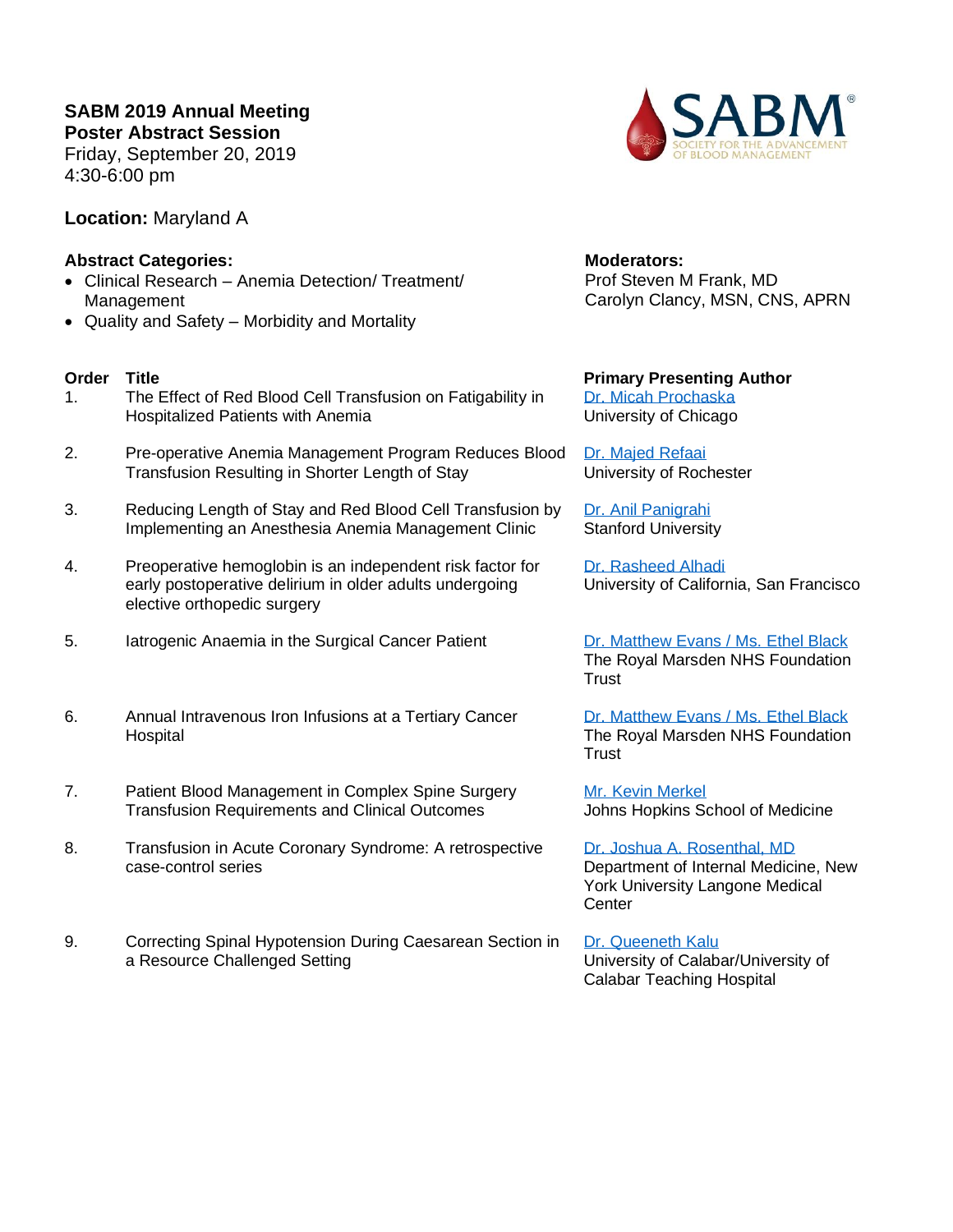**SABM 2019 Annual Meeting Poster Abstract Session** Friday, September 20, 2019

4:30-6:00 pm

**Location:** Maryland B

# **Abstract Categories:**

- Case Series/ Reports
- Additional

- 1. Acute Management of Patients Undergoing Emergent Cardiac Surgery After Ticagrelor Loading
- 2. Cardiac surgery in Jehovah's Witness patients: benefits for all patients from a 22-year experience in open-heart surgery when blood is not an option
- 3. Treatment of an anemic Jehovah's Witness patient undergoing chemotherapy for lymphoma with high dose intravenous iron without ESA use
- 4. Rotational Thromboelastometry Parameters in Hyperthermic **Chemotherapy**
- 5. Blood myths and cultural-religious background as possible causes of impediments in patient blood management education
- 6. Data, Metrics, and Education Significantly Reduced Blood Product Usage and Costs
- 7. Defining Optimal Nursing Roles in a Patient Blood Management (PBM) Department
- 8. Algorithm to Interactively Predict National Blood Supply and **Demand**



**Moderators:** Bradford Ray, RABT Gagan Mathur, MD

**Order Title Primary Presenting Author** [Dr. Reney Henderson](#page-7-3) University of Maryland Medical Center

### [Dr. Samuel Mancuso](#page-7-4)

Maria Pia Hospital of Turin - GVM Care & Research

## Ms. Ann-Marie [Gordon, PA-C, MLS](#page-7-5)  [\(ASCP\)](#page-7-5)

University of Texas Southwestern, Dallas, Texas; Department of Pathology; Anesthesiology and Pain Management

[Mr. Bradford Ray](#page-7-6) University Medical Center El Paso

# [Dr. Luiza Akria](#page-7-7)

Azrieli Faculty of Medicine and Galilee Medical Center

[Dr. Kirby Sweitzer](#page-8-0) Mercy Medical Center

[Ms. Mary Ann O'Brien](#page-8-1) **Geisinger** 

## [Prof Axel Hofmann, ME](#page-8-2)

Institute of Anesthesiology, University Hospital Zurich, Switzerland; Medical School and Division of Surgery, The University of Western Australia; School of Health Sciences and Graduate Studies, Curtin University, Perth, Australia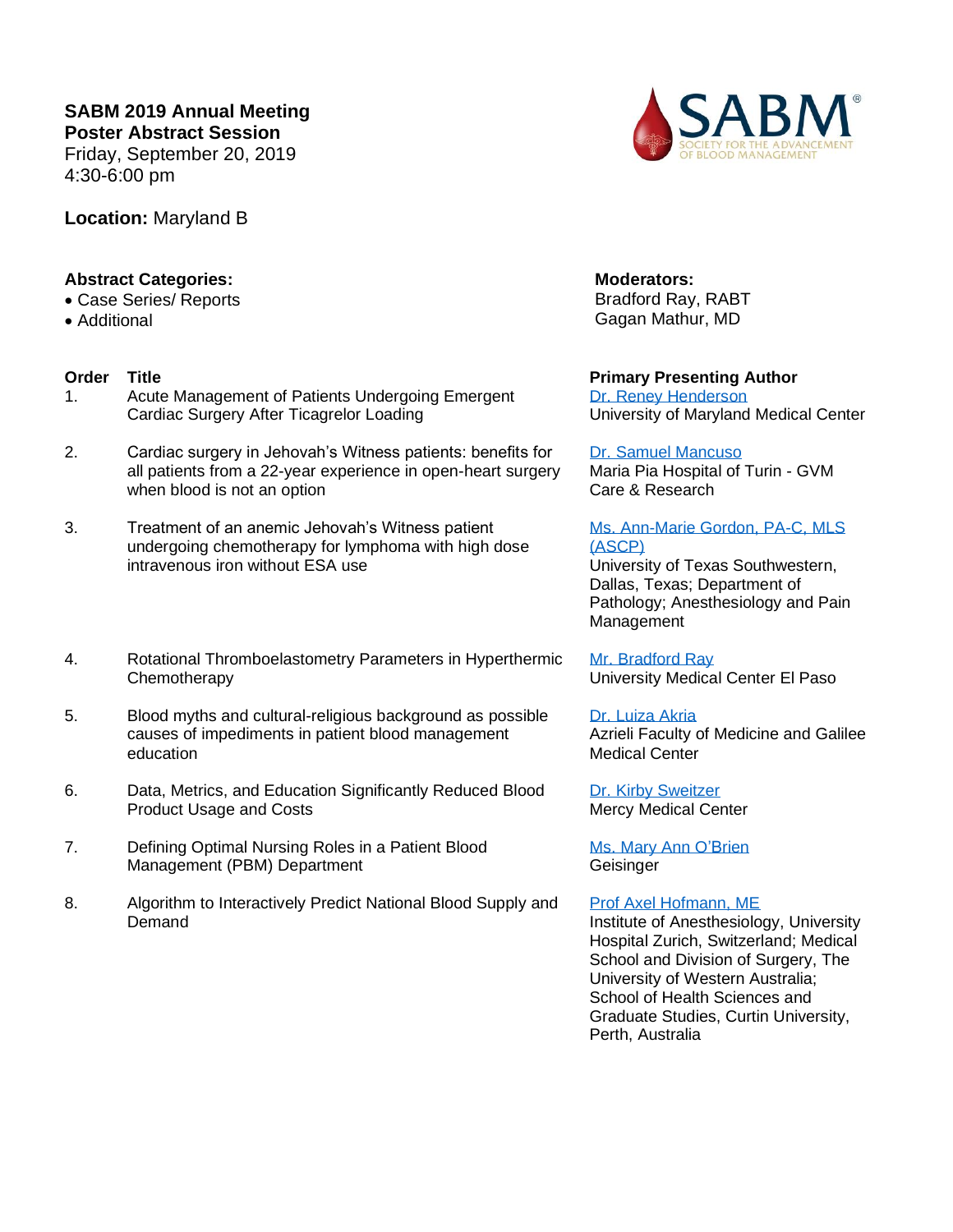# **Presenting Author Biographies**

## <span id="page-4-0"></span>**Mr. Tymoteusz "Tym" Kajstura**

Tymoteusz "Tym" Kajstura is a Johns Hopkins School of Medicine MD/PhD student. He completed his doctorate thesis on the regeneration of serotonin axons in adult mouse cortex following traumatic brain injury in the lab of Dr. David Linden. He currently works on the patient blood management research with Dr. Steve Frank.

## <span id="page-4-1"></span>**Dr. Erick McNair**

I am a faculty member of the Department of Pathology and Laboratory Medicine and a Clinical Perfusionist in the Department of Surgery, Division of Cardiac Surgery. My background is in cardiac pathology and clinical perfusion. I am involved research and teaching of undergraduate, graduate, and medical students. My areas of translational research interests are: peri-operative blood conservation associated with cardiac surgery; identification of biomarkers of organ injury following neuroendovascular interventions and cardiopulmonary bypass-supported cardiac surgery.

### <span id="page-4-2"></span>**Mr. Blake Denison**

Blake is a pediatric perfusionist at the University of Texas at Austin and works at the Texas Center for Congenital Heart Disease at Dell Children's Hospital. Blake is passionate about outcomes and furthering his field through process improvement.

## <span id="page-4-3"></span>**Dr. Bryon Jackson**

Dr. Jackson is an Assistant Professor of Pathology and Laboratory Medicine at the University of Maryland School of Medicine. He serves at the Director of Patient Blood Management and Associate Director of Transfusion Services.

## <span id="page-4-4"></span>**Dr. Eve Levin, DVM**

Dr. Eve Levin is a Research Scientist at Baxter Healthcare Corporation where she investigates the safety and efficacy of medical devices which save and sustain lives. She maintains a focus on intraoperative devices, including hemostatic agents and surgical sealants. She received her Bachelor of Science in Biology and Doctor of Veterinary Medicine degrees at the University of Illinois at Urbana-Champaign. She joined Baxter after working in veterinary clinical practice for 25 years where she specialized in preventive care, medical diagnoses and treatment, surgery and critical care support.

## <span id="page-4-5"></span>**Ms. Christine Cahill**

Christine is the Coordinator of the Patient Blood Management program at University of Rochester Medical Center. She has earned her Master's degree in Medical Management from the William H. Simon School of Business Administration and her Bachelor's degree in Nursing from the State University of New York at Brockport. She is a certified Lean Practitioner and in the fundamentals of Patient Blood Management. Her clinical background is in critical care of pediatric patients with congenital heart defects. In her current position Christine has used her expertise to educate staff on best practices related to proper utilization of blood products.

## <span id="page-4-6"></span>**Dr. Elena Ashikhmina**

Elena Ashikhmina MD, PhD is an assistant professor of anesthesiology and a consultant in the Department of Anesthesiology at the Mayo Clinic. She completed her medical education in Russia and came to the USA in 2007 as Fulbright scholar for a research fellowship at the Mayo Clinic. She repeated her post graduate medical training in the US and completed a residency in anesthesiology and subsequent 2 fellowships in adult cardiothoracic anesthesiology and pediatric cardiac anesthesiology in Brigham and Women's Hospital and Boston Children's Hospital, Harvard Medical School. Her current main research interest is perioperative hemostasis in pediatric cardiac patients.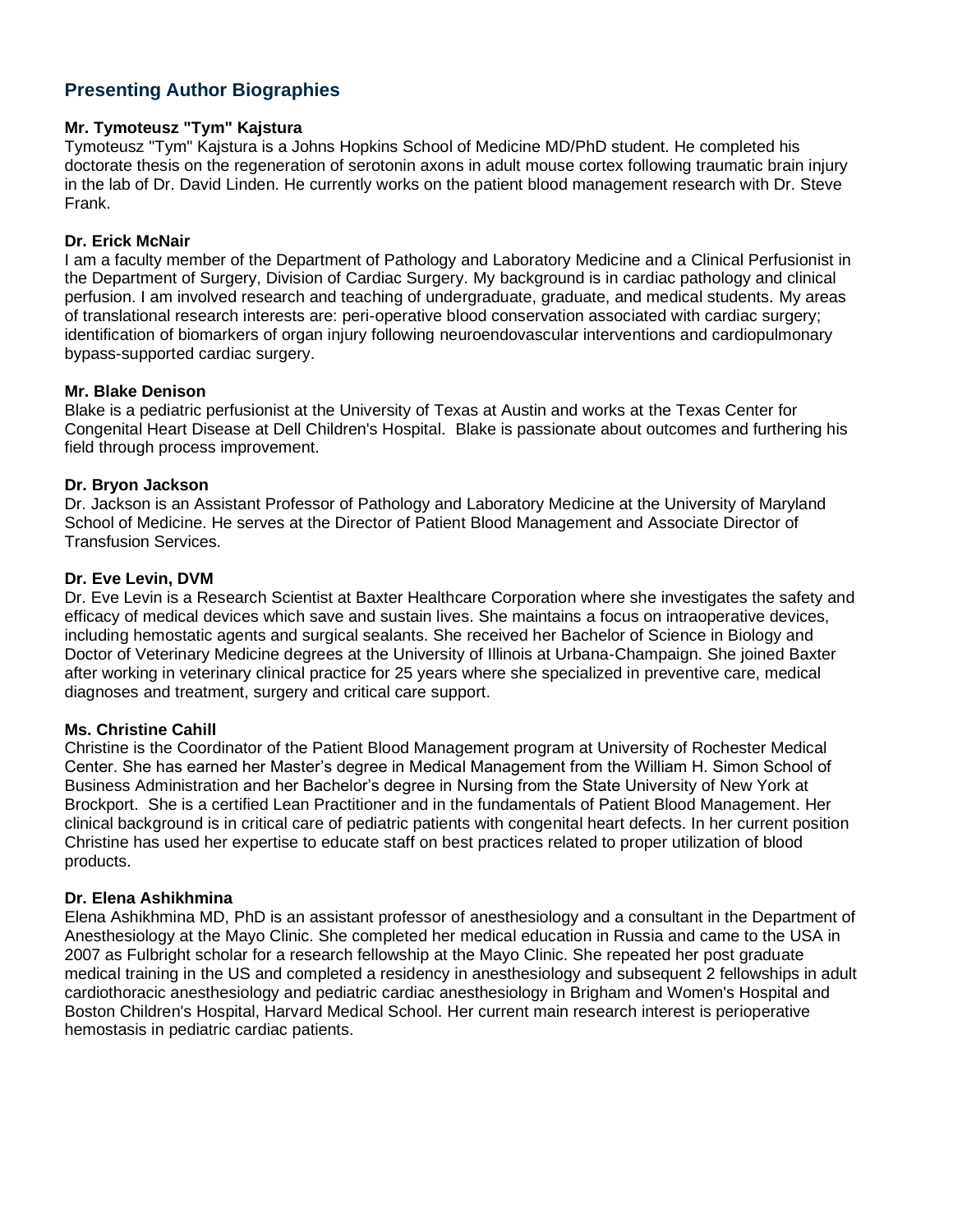## <span id="page-5-0"></span>**Mr. James Henry**

(2017) A Viscoelastic Quality Management Program. NEQAS – Poster Presentation. U.K conference on haemostasis and thrombosis, 2017 (2014) Change control and validation standard operating procedure that transverses pathology QMS to hospital divisions. SURREY, U.K

2009) International Standard of HCG: Mass Spectral Analysis. World HCG Conference – Poster Presentation (2009) The structure and replication of DNA, and transcription of RNA (journal-based questions - UK professional development). British Journal of BMS Science Publish as, Vol. 65, No. 3 (2008) The structure and replication of DNA, and transcription of RNA. BMS Gazette Publish- Vol. 52 (7): 585-9 – Genome mechanics.

### <span id="page-5-1"></span>**Dr. Deborah Winegar**

Deborah Winegar serves as Vice-President of Clinical Affairs at HemoSonics LLC where she is responsible for leading the clinical strategy for the company. She has more than 20 years of experience managing clinical and discovery research efforts at a variety of healthcare, medical device and pharmaceutical organizations.

## <span id="page-5-2"></span>**Dr. Bola Faloye**

Dr. Bola Faloye is an Assistant Professor at Emory University School of Medicine, Atlanta, GA, and the Division Director of Cardiothoracic Anesthesiology at Grady Memorial Hospital. Her areas of research interest lies in the field of peri-operative blood conservation management and techniques.

### <span id="page-5-3"></span>**Dr. Anastasia Grivoyannis**

Dr. Anastasia Grivoyannis is a graduate of Weill Cornell Medical College, received training in Emergency Medicine at the University of Washington, and completed her residency in Anesthesiology at the New York Presbyterian Hospital. She completed fellowship training in Pediatric Anesthesia at the Children's Hospital of Philadelphia. Dr. Grivoyannis started her career as a field worker for Médecins Sans Frontières (MSF) / Doctors Without Borders. Dr. Grivoyannis currently practices Pediatric Anesthesiology at the Johns Hopkins Hospital in Baltimore, MD.

#### <span id="page-5-4"></span>**Mr. Reid Bowers**

Mr. Bowers holds a Master of Physician Assistants Studies from the University of Iowa. He has been practicing for over 12 years most of which has been at St. Luke's Medical Center in Milwaukee, Wisconsin. Mr. Bowers has held appointments in cardiac and vascular medicine and surgery. He is currently the principal provider for the anemia clinic program, a service of Aurora Cancer Care that provides assessment and treatment for anemic patients without known cancer with an emphasis on preoperative patients. His other professional interests include PA practice law and regulation.

#### <span id="page-5-5"></span>**Dr. Panagiotis Doukas**

Director of Internal Medicine Department, Athens Medical Center, Maroussi Athens Greece. MD, PhD. Trained on bloodless medicine and surgery at Englewood Hospital and Medical Center, New Jersey, USA.

## <span id="page-5-6"></span>**Dr. Robert Karpinos**

Robert Karpinos MD has been the Chairman of Department of Anesthesiology at St. Barnabas Health System since 2012. Soon after his arrival, he spearheaded a patient blood management (PBM) project, using an organized, evidence-based multidisciplinary approach to transforming blood transfusion practices systemwide. Dr. Karpinos has been successfully leading the institution to consistently improve the culture of RBC transfusion practices and to translate to more optimal patient care and resource utilization as well as pronounced cost-savings, since the initiation of this project. Dr. Karpinos was therefore promoted to Vice President / Medical director of Perioperative Services in 2018.

## <span id="page-5-7"></span>**Ms. Cassandra UpChurch, RN, BSN**

<span id="page-5-8"></span>Manager & Nurse Navigator at Pennsylvania Hospital, Center for Transfusion- Free Medicine. Has been an RN for 12 years, with a background in critical care, management, education, managed care, home care/ hospice care.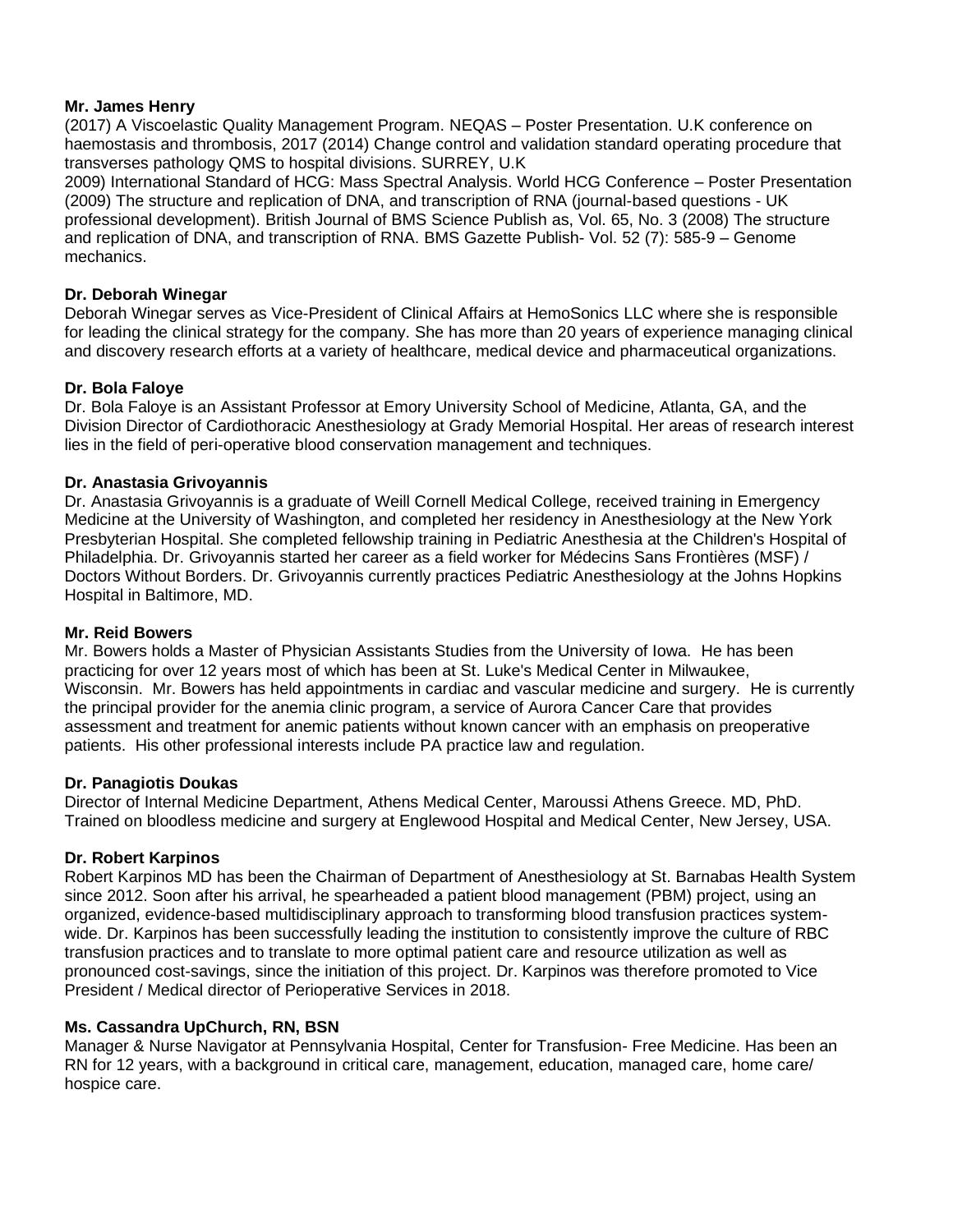## **Dr. Nathaniel Usoro**

Nathaniel Usoro is a general surgeon, head of the Bloodless Surgery Programme, and founding chairman of the Bloodless Medicine & Surgery Group in University of Calabar Teaching Hospital. He is a senior lecturer in surgery in University of Calabar. Dr. Usoro is the founding president of the Bloodless Medicine & Surgery Society, a multidisciplinary scientific society of experts in blood transfusion avoidance. He is also a member of SABM and a recipient of Kathleen J Sazama Award of the Society.

## <span id="page-6-0"></span>**Mrs. Rita King**

Transfusion Safety Officer since 2011 overseeing several hospitals' patient blood management (PBM) program. Responsibilities include PBM program development, standardization and monitoring of blood utilization, safe administration of blood products and transfusion documentation. Provides PBM educational presentations to nurses and other disciplines. Co-chair of the blood management committee system-wide. Works closely with multidisciplinary team on various projects that enhance PBM. Active member of the SABM nursing education work group. RN since 1976, BS in HealthCare Administration 1998, MSN 2000.

## <span id="page-6-1"></span>**Ms. Terri Siebert**

I have been a registered nurse for over 35 years. Currently, I am a Medical Science Liaison and Educator with Baxter Healthcare Corporation.

## <span id="page-6-2"></span>**Dr. Micah Prochaska**

Dr. Prochaska is an Assistant Professor of Medicine in the Department of Medicine at the University of Chicago. He is supported by a grant from the National Heart, Lung, and Blood Institute (NHLBI) to study how red blood cell transfusion for hospitalized patients with anemia affects their fatigue, activity, and fatigability levels after they have been discharged from the hospital. Dr. Prochaska is also the Associate Director of the University of Chicago Hospitalist Project research infrastructure, the University of Chicago Translational Medicine Program (CTMP), and the Cultivating Health & Aging Researchers by Integrating Science, Medicine, & Aging (CHARISMA) Program.

## <span id="page-6-3"></span>**Dr. Majed Refaai**

Dr. Refaai is an Associate Professor of Pathology and Laboratory Medicine at the University of Rochester Medical Center in Rochester, New York. He is also the director of thrombosis and hemostasis lab, director of patient blood management program, the associate director of the Transfusion Medicine/Blood Bank. He received his medical degree from the Aleppo University School of Medicine, completed a residency in clinical pathology at the Washington University School of Medicine and a fellowship in transfusion medicine at the University of Texas Southwestern. Dr. Refaai is a board certified in clinical pathology.

## <span id="page-6-4"></span>**Dr. Anil Panigrahi**

Anil Panigrahi completed combined MD/PhD training at the University of Pennsylvania School of Medicine and then went on to complete residency training in Anesthesiology at Stanford University School of Medicine. He then undertook fellowship training in Transfusion Medicine also at Stanford and stayed on as a Clinical Assistant Professor in the Departments of Anesthesiology and Pathology. Board-certified in Anesthesiology and Transfusion Medicine, Dr. Panigrahi is interested in all aspects of Patient Blood Management and currently has focused his efforts on preoperative anemia optimization of surgical patients.

## <span id="page-6-5"></span>**Mr. Rasheed Alhadi**

<span id="page-6-6"></span>Rasheed Alhadi is a fourth-year medical student at the University of California, San Francisco School of Medicine. He was born and raised in the Central Coast of California to Indonesian-Yemeni parents. He received his Bachelor's degree in Biomedical Engineering from Duke University in 2015. His background as a first-generation college student inspired him to serve as an assistant teacher in the AmeriCorps City Year program for underserved high school students in east San Jose from 2015-2016. Throughout medical school, Rasheed continues to mentor and teach high school and medical students while pursuing academic research.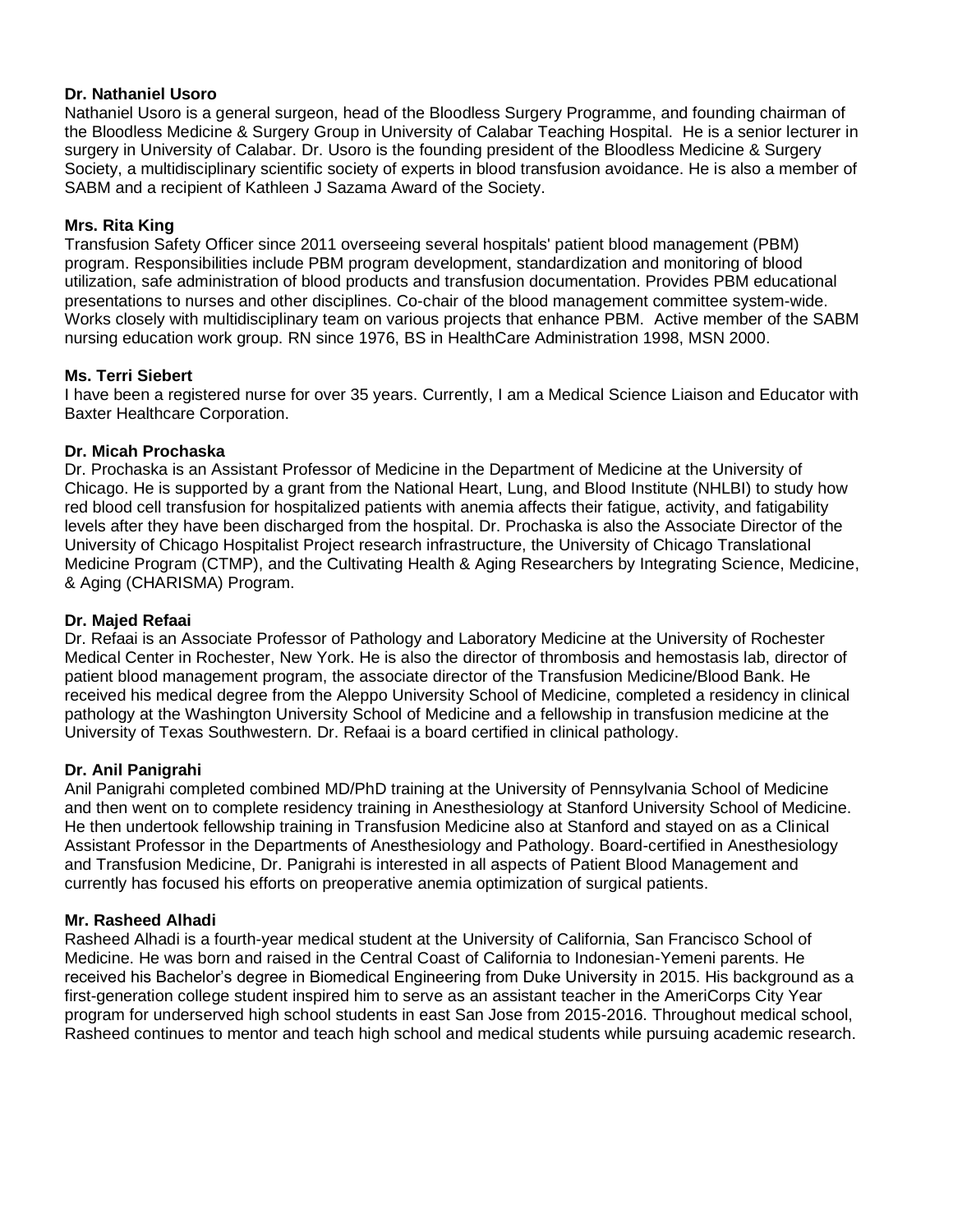## **Dr. Matthew Evans**

Matthew Evans BSc (Hons), FRCA is a specialty trainee in anaesthesia in south east of the United Kingdom, who has had experience with complex major oncological surgery at several regional centres including The Royal Marsden Hospital. He has an interest in patient blood management strategies and the use of intravenous iron in the cancer population.

## <span id="page-7-0"></span>**Mr. Kevin Merkel**

Kevin Merkel graduated from Vanderbilt University in 2019 with a degree in Medicine, Health and Society as well as a minor in Neuroscience. He is the newest member of the Patient Blood Management team at Johns Hopkins as a data analyst and clinical research assistant to Dr. Steve Frank.

## <span id="page-7-1"></span>**Dr. Joshua A. Rosenthal, MD**

Joshua Rosenthal earned his Bachelor's Degree from Oberlin College, where he majored in Mathematics. He then attended and graduated from Columbia University's College of Physicians and Surgeons with a Medical Degree. He is currently in residency in Internal Medicine at the New York University School of Medicine, and will be applying for subspecialty training in Nephrology in the upcoming cycle.

## <span id="page-7-2"></span>**Dr. Queeneth Kalu**

Dr. Queeneth Kalu nee Oqua Bassey is a Consultant Anaesthesiologist at the University of Calabar Teaching Hospital. She is an Associate Professor of Anaesthesiology in the University of Calabar and holds the Fellowship of the West African College of Surgeons (FWACS) as well as post Fellowship Diploma in Anaesthesia (DA) from Israel (WFSA). She has special interest in Cardiopulmonary resuscitation and Public Health as it relates to Anaesthesia Quality and Safety. A past Director Clinical Services and Training in her Hospital. She is a mother of two, industrious, creative, hardworking, a great motivator, intelligent and a good team player.

## <span id="page-7-3"></span>**Dr. Reney Henderson**

Dr. Henderson is an Assistant Professor in the department of cardiothoracic anesthesiology at the University of Maryland Medical Center. He did his anesthesiology residency and cardiothoracic fellowship at the University of Maryland. He has worked on publications pertaining to coagulation management such as the use of fibrinogen concentrate and the risks of increased protamine dosing due to heparin dosing calculation. His most current work has been with the improvement of blood conservation in cardiac surgical patients with intraoperative autologous blood donation. Dr. Henderson is also interested viscoelastic thromboelastometry and the use of alternative blood products such as hemoglobin-based oxygen carriers.

## <span id="page-7-4"></span>**Dr. Samuel Mancuso**

He specialized as cardiac surgeon in 2017 at University of Turin (Italy). He spent the final months of his residency writing a thesis about bloodless cardiac surgery in Houston in a period of observership with a fellow of Denton Cooley at DeBakey Heart and Vascular Center (dr.Scheinin). Meanwhile he compared the bloodless experience made in Maria Pia Hospital of Turin with other well-established bloodless centers around the world such as John Hopkins in Baltimore (prof. Frank). He attended a training program with prof. Hofmann in PBM (Austria, 2018). He is the first Italian MD obtaining SABM PBM Certificate (2018).

# <span id="page-7-5"></span>**Ms. Ann-Marie Gordon, PA-C, MLS (ASCP)**

Ann Gordon, M.P.A.S., PA-C, is a board-certified physician assistant (PA) at UT Southwestern Medical Center. She has worked in the Apheresis Department at UT Southwestern as the Patient Blood Management (PBM) Coordinator since January 2017, where she is an advocate for blood conservation and oversees lifeenhancing, cutting edge therapies for patients with autoimmune disorders.

## <span id="page-7-6"></span>**Mr. Bradford Ray**

Mr. Bradford Ray is the director of patient blood management and research at University Medical Center El Paso. He is also a founding member of SABM. Mr. Ray also directs the transfusion free surgery program.

## <span id="page-7-7"></span>**Dr. Luiza Akria**

Dr. Luiza Akria is a senior hematologist (Galilee Medical Center[GMC], affiliated to Azrieli Faculty of Medicine, Bar-Ilan University, Israel). Dr. L. Akria is the director of Blood Bank (GMC) and one of coordinators of GMC Patient Blood Management program.